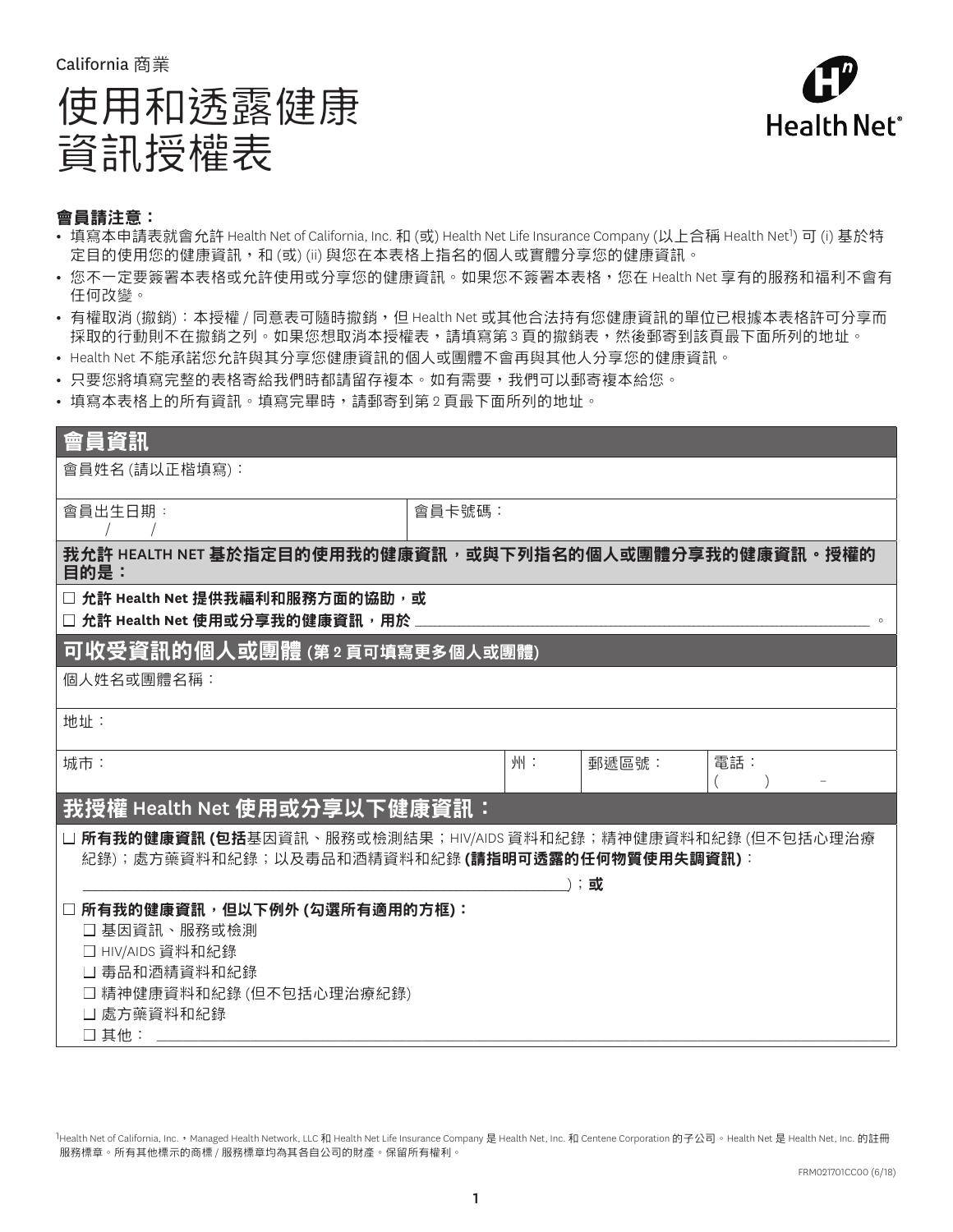| 授權期限                                                                                                                                                                                 |    |       |     |  |  |  |  |
|--------------------------------------------------------------------------------------------------------------------------------------------------------------------------------------|----|-------|-----|--|--|--|--|
| 本授權表到期日期為<br>(月 / 日 / 年);驗證效期最多一年。如果未填寫日期,本授權表將於一年後到期。<br>$\sqrt{2}$                                                                                                                 |    |       |     |  |  |  |  |
| 會員簽名(會員或法定代表在此簽名):                                                                                                                                                                   |    | 日期:   |     |  |  |  |  |
| 如果您為會員簽署,請在下方說明您與會員的關係。如果您是會員的個人代表,請於下方說明並寄送相關表格複本 (例如<br>委託授權書或監護權命令)給我們。                                                                                                           |    |       |     |  |  |  |  |
| 更多可收受資訊的個人或實體                                                                                                                                                                        |    |       |     |  |  |  |  |
| 備註:如果您同意將任何物質使用失調紀錄透露給第三方付款人或您接受服務的診療服務提供者所在的醫療保健服務提<br>供者、機構或方案以外的收受人,例如健康保險交易所或研究機構 (下稱「收受實體」),您必須指明您在收受實體接受其<br>服務的診療服務提供者之個人姓名或實體名稱,或直接陳述您的物質使用失調紀錄可透露給您目前和未來在該收受實體<br>的診療服務提供者。 |    |       |     |  |  |  |  |
| 個人姓名或實體名稱:                                                                                                                                                                           |    |       |     |  |  |  |  |
| 地址:                                                                                                                                                                                  |    |       |     |  |  |  |  |
| 城市:                                                                                                                                                                                  | 州: | 郵遞區號: | 電話: |  |  |  |  |
| 個人姓名或實體名稱:                                                                                                                                                                           |    |       |     |  |  |  |  |
| 地址:                                                                                                                                                                                  |    |       |     |  |  |  |  |
| 城市:                                                                                                                                                                                  | 州: | 郵遞區號: | 電話: |  |  |  |  |
| 個人姓名或實體名稱:                                                                                                                                                                           |    |       |     |  |  |  |  |
| 地址:                                                                                                                                                                                  |    |       |     |  |  |  |  |
| 城市:                                                                                                                                                                                  | 州: | 郵遞區號: | 電話: |  |  |  |  |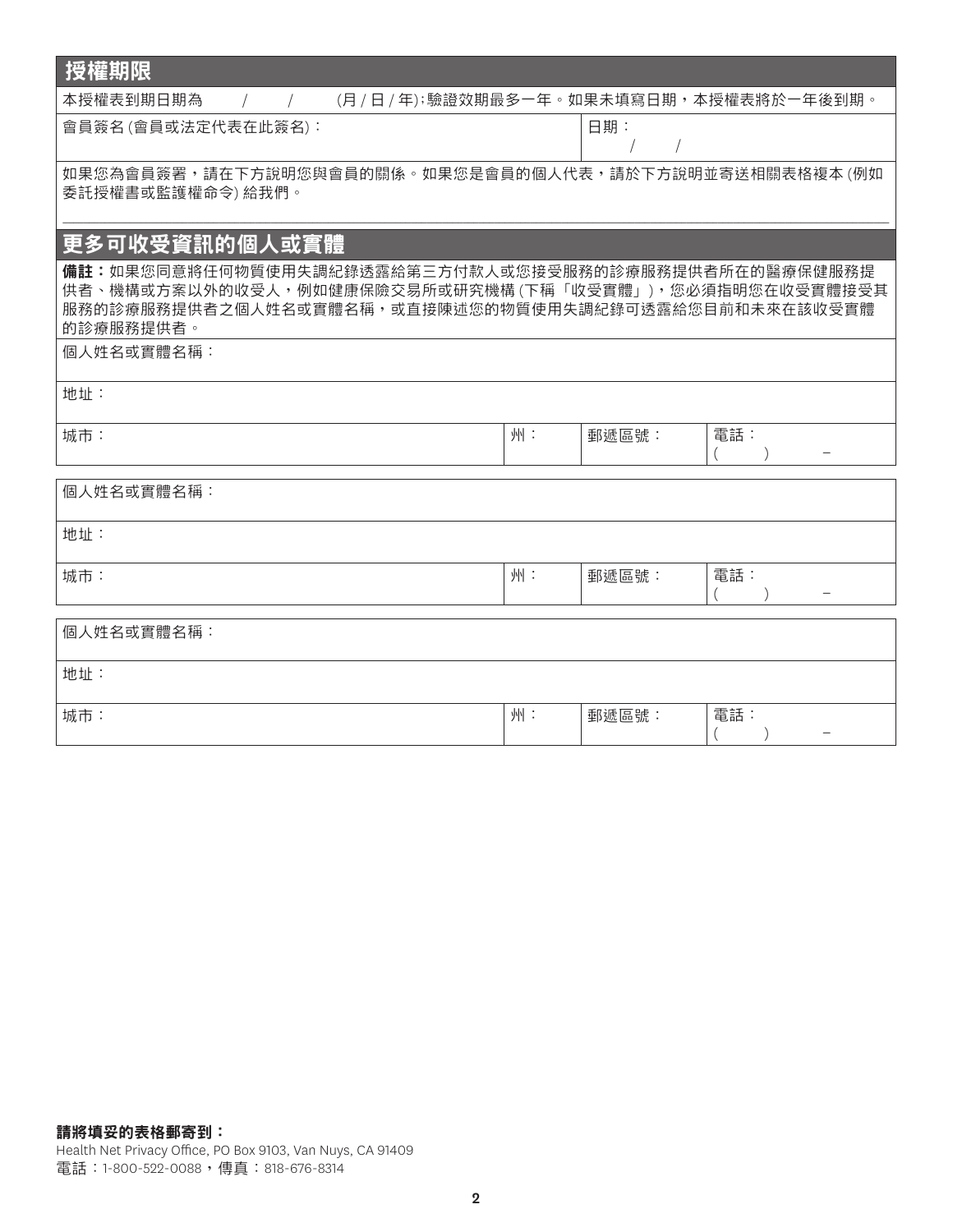## 撤銷使用和 (或) 透露健康資訊授權表



我想取消或撤銷我之前允許 Health Net 基於特定目的使用我的健康資訊或與個人或團體分享我健康資訊的許可:

| 之前收受資訊的個人或團體                                                                                                                                             |       |    |       |     |  |  |
|----------------------------------------------------------------------------------------------------------------------------------------------------------|-------|----|-------|-----|--|--|
| 個人姓名或團體名稱:                                                                                                                                               |       |    |       |     |  |  |
| 地址:                                                                                                                                                      |       |    |       |     |  |  |
| 城市:                                                                                                                                                      |       | 州: | 郵遞區號: | 電話: |  |  |
| 授權表簽名日期 (若知道):                                                                                                                                           |       |    |       |     |  |  |
|                                                                                                                                                          |       |    |       |     |  |  |
| 會員資訊                                                                                                                                                     |       |    |       |     |  |  |
| 會員姓名 (請以正楷填寫):                                                                                                                                           |       |    |       |     |  |  |
| 會員出生日期:                                                                                                                                                  | 會員編號: |    |       |     |  |  |
| 我瞭解,我的健康資訊 (適用的話,包括我的物質使用失調紀錄) 可能因為我之前的許可而已經使用或與人分享。我也瞭<br>解,本次取消只適用我允許基於特定目的使用我的健康資訊或與個人或團體分享我健康資訊的許可,不會取消任何其他<br>我已簽署可基於其他目的使用健康資訊或與其他個人或團體分享健康資訊的授權表。 |       |    |       |     |  |  |
| 會員簽名(會員或法定代表在此簽名):                                                                                                                                       |       |    | 日期:   |     |  |  |
| 如果您為會員簽署,請在下方說明您與會員的關係。如果您是會員的個人代表,請於下方說明並寄送相關表格複本 (例如<br>委託授權書或監護權命令) 給我們。                                                                              |       |    |       |     |  |  |
|                                                                                                                                                          |       |    |       |     |  |  |

Health Net 收到本表格並處理完畢後,就會停止使用或分享您的健康資訊。請使用下方的郵寄地址。您也能撥打下方的電話 號碼要求協助。

#### **Health Net Privacy Office**

PO Box 9103, Van Nuys, CA 91409 電話:1-800-522-0088,傳真:818-676-8314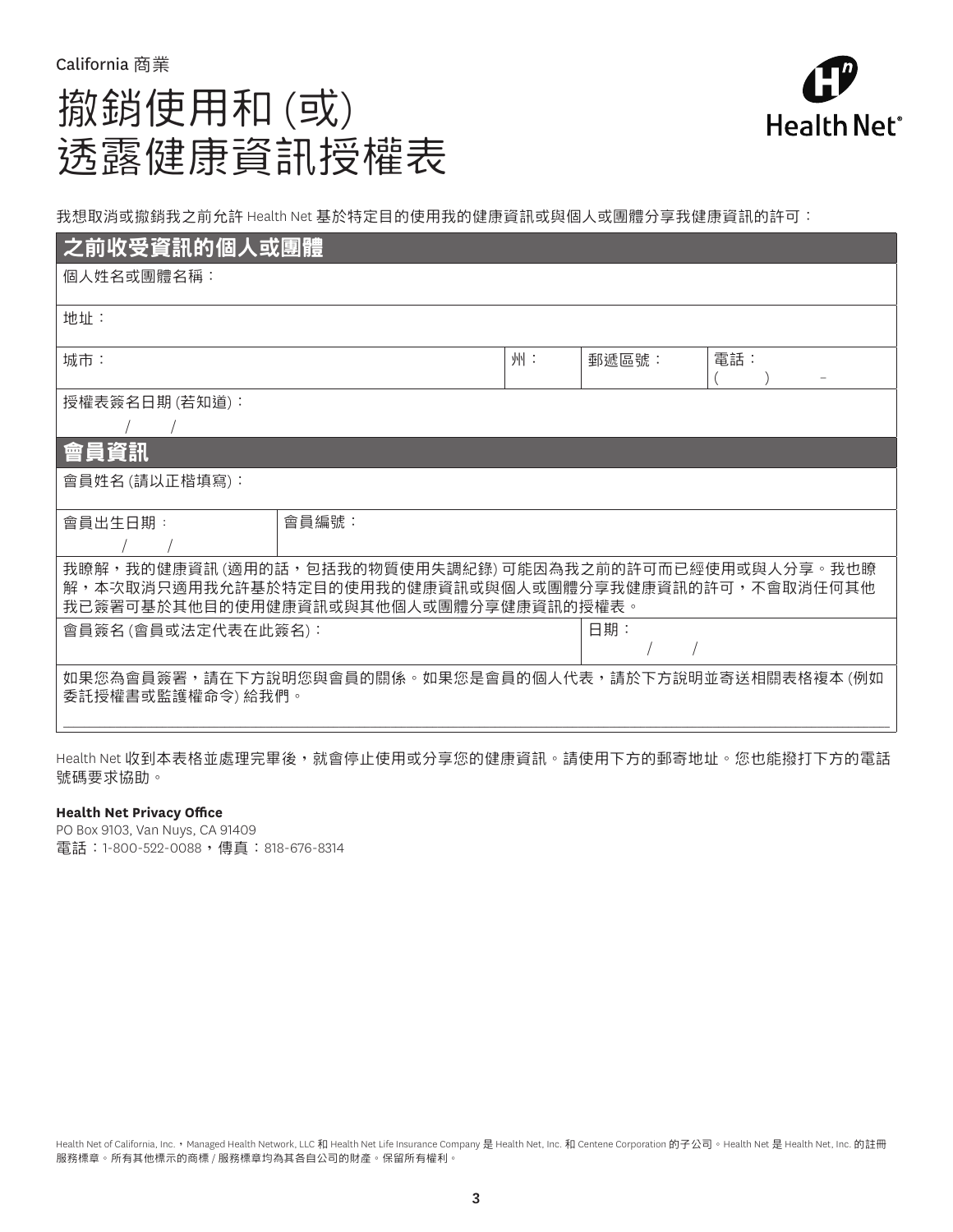## 不歧視通知

除了 California 州的不歧視規定 (如福利承保範圍文件所說明), Health Net of California, Inc. 和 Health Net Life Insurance Company (Health Net) 也遵守適用之聯邦民權法律,不因種族、膚色、原始國籍、血統、 宗教、婚姻狀態、性別、性別認同、性向、年齡或殘疾而歧視或排除任何人或給予差別待遇。

## **Health Net**:

- 為殘疾人士提供免費協助和服務,例如合格手語翻譯員和其他形式的書面資訊 (大字體、無障礙電子 格式、其他形式),以便與我們有效地溝通。
- 為主要語言不是英文的民眾提供免費語言服務,例如合格口譯員和其他語言版本的書面資訊。

如果您需要相關服務,請聯絡 Health Net 的客戶聯絡中心, 雷話:

透過 **Exchange/Covered California** 投保的個人與家庭計畫 **(IFP)** 會員1-888-926-4988 (聽障專線:711) 不是透過 **Exchange** 投保的個人與家庭計畫 **(IFP)** 會員 1-800-839-2172 (聽障專線:711) 個人與家庭計畫 **(IFP)** 申請人 1-877-609-8711 (聽障專線:711) 透過 **Health Net** 投保的團體計畫 1-800-522-0088 (聽障專線:711)

如果您認為 Health Net 沒有提供這些服務或因為以上所列的任何特徵而有其他方式的歧視,您可撥打以 上 Health Net 客戶聯絡中心電話提出申訴並告訴服務人員您需要協助提出申訴。Health Net 的客戶聯絡 中心可協助您提出申訴。您也可以透過郵寄、傳真或電子郵件提出申訴:

Health Net of California, Inc./Health Net Life Insurance Company Appeals & Grievances PO Box 10348, Van Nuys, CA 91410-0348

傳真:1-877-831-6019

電子郵件:Member.Discrimination.Complaints@healthnet.com (會員) 或 Non-Member.Discrimination.Complaints@healthnet.com (申請人)

HMO、HSP、EOA 和 POS 計畫透過 Health Net of California, Inc. 提供。如果您的健康問題緊急、如果您 已向 Health Net of California, Inc. 提出投訴但對決定不滿意或從您向 Health Net of California, Inc. 提出投訴 起已經超過 30 天,您可以向 Department of Managed Health Care (DMHC) 提交獨立醫療審查 / 投訴表。 您可以撥打 DMHC 服務電話 1-888-466-2219 (聽障專線:1-877-688-9891) 或上網 www.dmhc.ca.gov/ FileaComplaint 提出投訴。

PPO 和 EPO 計書由 Health Net Life Insurance Company 核保。您可以向 California Department of Insurance 提出投訴,請致電 1-800-927-4357 或上網 https://www.insurance.ca.gov/01-consumers/101-help/index.cfm。

如果您認為自己因為種族、膚色、原始國籍、年齡、殘疾或性別而遭到歧視,您也可以向 U.S. Department of Health and Human Services, Office for Civil Rights (OCR) 提出民權投訴,請透過 OCR 投訴入口網站 https://ocrportal.hhs.gov/ocr/portal/lobby.jsf 或郵寄或致電: U.S. Department of Health and Human Services, 200 Independence Avenue SW, Room 509F, HHH Building, Washington, DC 20201; 電話 1-800-368-1019 (聽障 專線:1-800-537-7697)。

投訴表可在網站取得,網址 http://www.hhs.gov/ocr/office/file/index.html。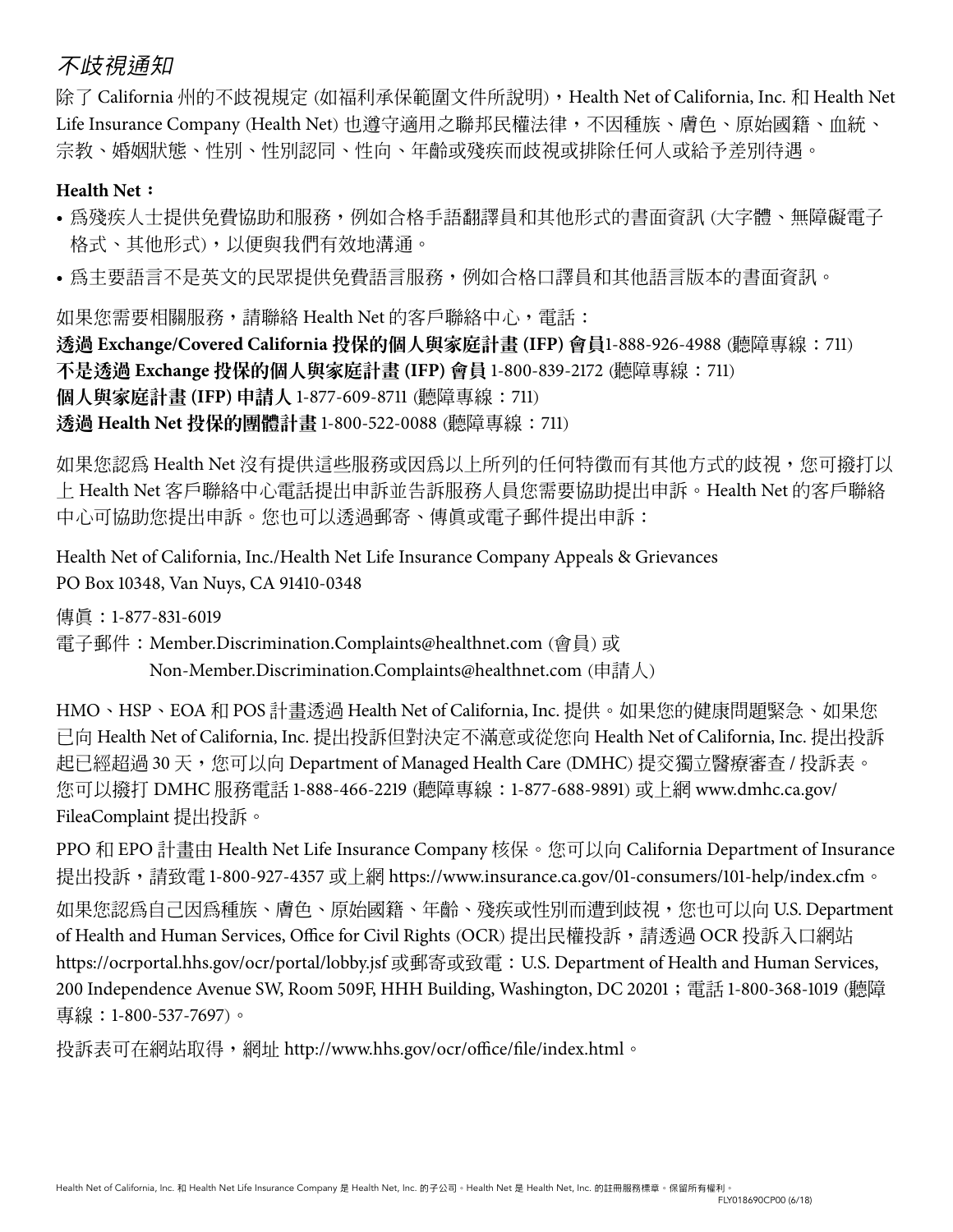#### **English**

No Cost Language Services. You can get an interpreter. You can get documents read to you and some sent to you in your language. For help, call the Customer Contact Center at the number on your ID card or call Individual & Family Plan (IFP) Off Exchange: 1-800-839-2172 (TTY: 711). For California marketplace, call IFP On Exchange 1-888-926-4988 (TTY: 711) or Small Business 1-888-926-5133 (TTY: 711). For Group Plans through Health Net, call 1-800-522-0088 (TTY: 711).

#### **Arabic**

خدمات لغوية مجانية. يمكننا أن نوفر لك مترجم فوري. ويمكننا أن نقرأ لك الوثائق بلغتك. للحصول على المساعدة الالزمة، يرجى التواصل مع مركز خدمة العمالء عبر الرقم المبين على بطاقتك أو االتصال بالرقم الفرعي لخطة األفراد والعائلة: 1-800-839-2172 )711 :TTY). للتواصل في كاليفورنيا، يرجى الاتصال بالرقم الفرعي لخطة الأفراد والعائلة عبر الرقم: 1988-926-888-1 (TTY: 711) أو المشروعات الصغيرة 1-888-926-5133 )711 :TTY). لخطط المجموعة عبر Net Health، يرجى االتصال بالرقم 1-800-522-0088 )711 :TTY).

### **Armenian**

Անվճար լեզվական ծառայություններ: Դուք կարող եք բանավոր թարգմանիչ ստանալ: Փաստաթղթերը կարող են կարդալ ձեր լեզվով: Օգնության համար զանգահարեք Հաճախորդների սպասարկման կենտրոն ձեր ID քարտի վրա նշված հեռախոսահամարով կամ զանգահարեք Individual & Family Plan (IFP) Off Exchange`1-800-839-2172 հեռախոսահամարով (TTY` 711): Կալիֆորնիայի համար զանգահարեք IFP On Exchange՝

1-888-926-4988 հեռախոսահամարով (TTY` 711) կամ Փոթր բիզնեսի համար

1-888-926-5133 հեռախոսահամարով (TTY` 711): Health Net-ի Խմբային ծրագրերի համար զանգահարեք 1-800-522-0088 հեռախոսահամարով (TTY՝ 711):

#### **Chinese**

免費語言服務。您可使用口譯員服務。您可請人將文件唸給您聽並請我們將某些文件翻譯成您的語言 寄給您。如需協助,請撥打您會員卡上的電話號碼與客戶聯絡中心聯絡或者撥打健康保險交易市場外 的 Individual & Family Plan (IFP) 專線:1-800-839-2172 (聽障專線:711 ) 。如為加州保險交易市場, 請撥打健康保險交易市場的 IFP 專線 1-888-926-4988 (聽障專線:711),小型企業則請撥打 1-888-926-5133(聽障專線:711)。如為透過 Health Net 取得的團保計畫,請撥打 1-800-522-0088(聽障專線:711)。

### **Hindi**

बिना शुल्क भाषा सेवाएं। आप एक दुर्भाषिया प्राप्त कर सकते हैं। आप दस्तावेजों को अपनी भाषा में पढ़वा सकते हैं। मदद के लिए, अपने आईडी कार्ड में दिए गए नंबर पर ग्राहक सेवा केंद्र को कॉल करें या व्यक्तिगत और फैमिली प्लान (आईएफपी) ऑफ एक्सचेंज: 1-800-839-2172 (TTY: 711) पर कॉल करें। कैलिफोर्निया िाजारों ्के लिए, आईएफपी ऑन एकसचेंज 1-888-926-4988 )TTY: 711) या समॉि बिजनेस 1-888-926-5133 (TTY: 711) पर कॉल करें। हेल्थ नेट के माध्यम से ग्रुप प्लान के लिए 1-800-522-0088 (TTY: 711) पर कॉल करें।

#### **Hmong**

Tsis Muaj Tus Nqi Pab Txhais Lus. Koj tuaj yeem tau txais ib tus kws pab txhais lus. Koj tuaj yeem muaj ib tus neeg nyeem cov ntaub ntawv rau koj ua koj hom lus hais. Txhawm rau pab, hu xovtooj rau Neeg Qhua Lub Chaw Tiv Toj ntawm tus npawb nyob ntawm koj daim npav ID lossis hu rau Tus Neeg thiab Tsev Neeg Qhov Kev Npaj (IFP) Ntawm Kev Sib Hloov Pauv: 1-800-839-2172 (TTY: 711). Rau California qhov chaw kiab khw, hu rau IFP Ntawm Qhov Sib Hloov Pauv 1-888-926-4988 (TTY: 711) lossis Lag Luam Me 1-888-926-5133 (TTY: 711). Rau Cov Pab Pawg Chaw Npaj Kho Mob hla Health Net, hu rau 1-800-522-0088 (TTY: 711).

#### **Japanese**

無料の言語サービスを提供しております。通訳者もご利用いただけます。日本語で文書をお読みす ることも可能です。ヘルプが必要な場合は、IDカードに記載されている番号で顧客連絡センターま でお問い合わせいただくか、Individual & Family Plan (IFP) (個人・家族向けプラン) Off Exchange: 1-800-839-2172 (TTY: 711) までお電話ください。カリフォルニア州のマーケット プレイスについては、IFP On Exchange 1-888-926-4988 (TTY: 711) または Small Business 1-888-926-5133 (TTY: 711) までお電話ください。Health Netによるグループプランについては、 1-800-522-0088 (TTY: 711) までお電話ください。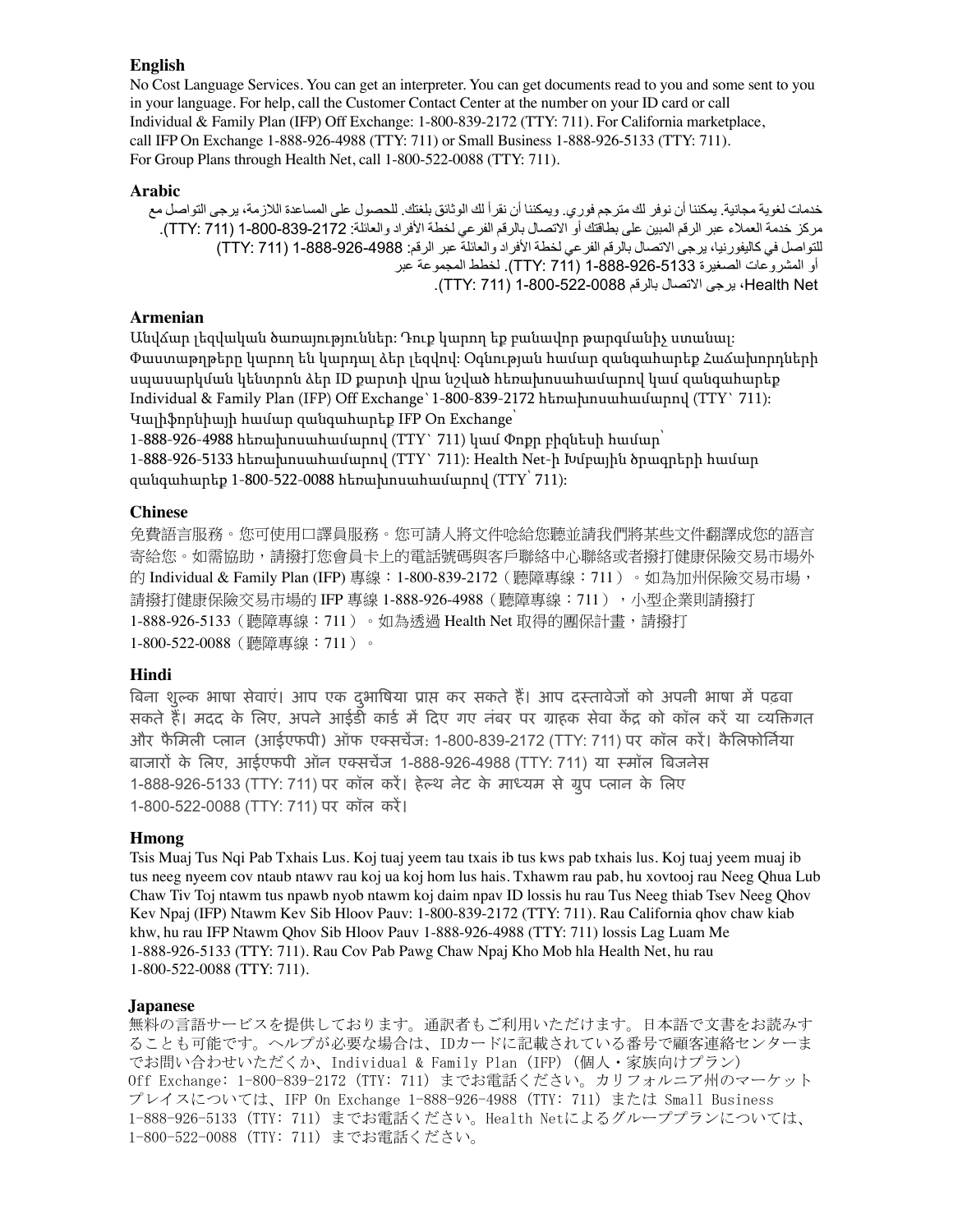## **Khmer**

សេវាភាសាដោយឥតគិតច្លេ។ លោកអ្នកអាចទទួលបានអ្នកបកប្រេច្ចាល់មាត់។ លោកអ្នកអាចស្តាប់គេអានឯក សារឱ្យលោកអ្នកជាភាសារបស់លោកអ្នក។ សម្រាបជំនួយ សូមហៅទូរសព្វទៅកាន់មជ្ឈមណ្ឌលទំនាក់ទំនងអត ថជនតាមលេខដែលមាននោលេបណ្ណសម្គាលខ្លួនរបស់លោកអ្នក ឬហោទូរសព្ទទោកានកម្មវធ Off Exchange របស់គម្រោងជាលក្ខណៈបុគ្គល នងក្រុមគ្រួសារ (IFP) តាមរយៈលេខ៖ 1-800-839-2172 (TTY: 711)។ សម្រាប់ទង្សាររដ្ឋ California សូមហោទូរសព្ទទោកានកម្មវធិ On Exchange របស់គម្រោង IFP តាមរយៈលេខ 1-888-926-4988 (TTY: 711) ឬក្រុមហ៊ុនអាជីវកម្មខ្នាតតូចតាមរយៈលេខ 1-888-926-5133 (TTY: 711)។ េ្មាប់គស្មាងជា្ករុមតាមរយៈ Health Net េូមសៅទូរេ័ពទាសៅកាន់សលខ 1-800-522-0088 (TTY: 711)។

## **Korean**

무료 언어 서비스입니다. 통역 서비스를 받으실 수 있습니다. 문서 낭독 서비스를 받으실 수 있으며 일부 서비스는 귀하가 구사하는 언어로 제공됩니다. 도움이 필요하시면 ID 카드에 수록된 번호로 고객서비스 센터에 연락하시거나 개인 및 가족 플랜(IFP)의 경우 Off Exchange: 1-800-839-2172(TTY: 711)번으로 전화해 주십시오. 캘리포니아 주 마켓플레이스의 경우 IFP On Exchange 1-888-926-4988(TTY: 711), 소규모 비즈니스의 경우 1-888-926-5133(TTY: 711)번으로 전화해 주십시오. Health Net을 통한 그룹 플랜의 경우 1-800-522-0088(TTY: 711)번으로 전화해 주십시오.

## **Navajo**

Doo bááh ílínígóó saad bee háká ada'iiyeed. Ata' halne'ígíí da ła' ná hádídóot'iił. Naaltsoos da t'áá shí shizaad k'ehjí shichj' yídooltah nínízingo t'áá ná ákódoolnííł. Ákót'éego shíká a'doowoł nínízingo Customer Contact Center hoolyéhíjj' hodíílnih ninaaltsoos nanitingo bee néého'dolzinígíí hodoonihjj' bikáá' éí doodago kojį' hólne' Individual & Family Plan (IFP) Off Exchange: 1-800-839-2172 (TTY: 711). California marketplace báhígíí koji' hólne' IFP On Exchange 1-888- 926-4988 (TTY: 711) éi doodago Small Business báhígíí koji' hólne' 1-888-926-5133 (TTY: 711). Group Plans through Health Net báhígíí éí koji' hólne' 1-800-522-0088 (TTY: 711).

## **Persian (Farsi)**

خدمات زبان بدون هزينه. می توانيد يک مترجم شفاهی بگيريد. می توانيد درخواست کنيد اسناد به زبان شما برايتان خوانده شوند. برای دريافت کمک، با مرکز تماس مشتريان به شماره روی کارت شناسايی يا طرح فردی و خانوادگی (Exchange Off( IFP به شماره: 1-800-839-2172 ):711TTY )تماس بگيريد. برای بازار کاليفرنيا، با Exchange On IFP شماره 1-888-926-4988 ):711TTY )يا کسب و کار کوچک 1-888-926-5133 ):711TTY )تماس بگيريد. برای طرح های گروهی از طريق Net Health، با 1-800-522-0088 ):711TTY )تماس بگيريد.

## **Panjabi (Punjabi)**

ਬਿਨਾਂ ਕਿਸੇ ਲਾਗਤ ਵਾਲੀਆਂ ਭਾਸ਼ਾ ਸੇਵਾਵਾਂ। ਤੁਸੀਂ ਇੱਕ ਦੁਭਾਸ਼ੀਏ ਦੀ ਸੇਵਾ ਹਾਸਲ ਕਰ ਸਕਦੇ ਹੋ। ਤੁਹਾਨੂੰ ਦਸਤਾਵੇਜ਼ ਤੁਹਾਡੀ ਭਾਸ਼ਾ ਵਿੱਚ ਪੜ੍ਹ ਕੇ ਸੁਣਾਏ ਜਾ ਸਕਦੇ ਹਨ। ਮਦਦ ਲਈ, ਆਪਣੇ ਆਈਡੀ ਕਾਰਡ ਤੇ ਦਿੱਤੇ ਨੰਬਰ ਤੇ ਗਾਹਕ ਸੰਪਰਕ ਕੇਂਦਰ ਨੂੰ ਕਾਲ ਕਰੋ ਜਾਂ ਵਿਅਕਤੀਗਤ ਅਤੇ ਪਰਿਵਾਰਕ ਯੋਜਨਾ (IFP) ਔਫ਼ ਐਕਸਚੇਂਜ 'ਤੇ ਕਾਲ ਕਰੋ: 1-800-839-2172 (TTY: 711)। ਕੈਲੀਫੋਰਨੀਆ ਮਾਰਕਿਟਪਲੇਸ ਲਈ, IFP ਔਨ ਐਕਸਚੇਂਜ ਨੂੰ 1-888-926-4988 (TTY: 711) ਜਾਂ ਸਮੌਲ ਬਿਜ਼ਨੇਸ ਨੂੰ 1-888-926-5133 (TTY: 711) 'ਤੇ ਕਾਲ ਕਰੋ। ਹੈਲਥ ਨੈੱਟ ਰਾਹੀਂ ਸਾਮੂਹਿਕ ਪਲੈਨਾਂ ਲਈ, 1-800-522-0088 (TTY: 711) 'ਤੇ ਕਾਲ ਕਰੋ।

## **Russian**

Бесплатная помощь переводчиков. Вы можете получить помощь переводчика. Вам могут прочитать документы на Вашем родном языке. Если Вам нужна помощь, звоните по телефону Центра помощи клиентам, указанному на вашей карте участника плана. Вы также можете позвонить в отдел помощи участникам не представленных на федеральном рынке планов для частных лиц и семей (IFP) Off Exchange 1‑800‑839‑2172 (TTY: 711). Участники планов от California marketplace: звоните в отдел помощи участникам представленных на федеральном рынке планов IFP (On Exchange) по телефону 1-888-926-4988 (ТТҮ: 711) или в отдел планов для малого бизнеса (Small Business) по телефону 1‑888‑926‑5133 (TTY: 711). Участники коллективных планов, предоставляемых через Health Net: звоните по телефону 1‑800‑522‑0088 (TTY: 711).